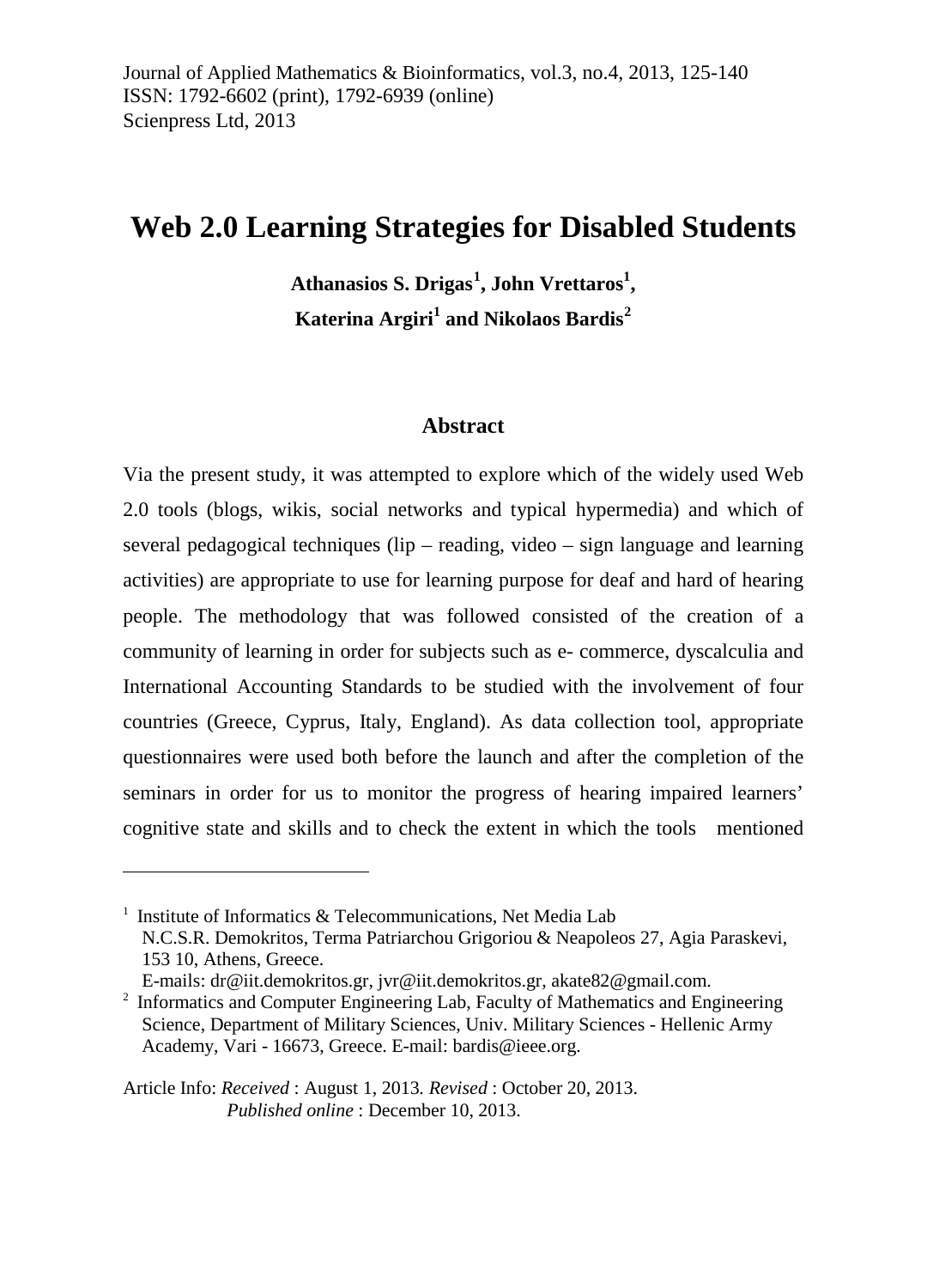above were compatible with the features of the specific group and able to maximize the learning results. The study was conducted in the context of SYNERGIA (moodle.imm.demokritos.gr/synergia), a project of Leonardo da Vinci of Lifelong Learning Programme.

**Keywords:** empirical study, Web 2.0, e-learning, social networking, wikis, blogs, video – sign language, lip – reading.

# **1 Introduction**

Around 90's web (Web 1.0) appeared as a store-house of information and as means of access to static content. However, in just a few years the content turned into dynamic and the user was then able to receive results. The philosophy of the new Web 2.0 aims not only to high quality communication but also to accomplishing cooperation and networking among users' community. Education has also been affected by this evolution and from chat and forums new technological tools have come up, tools that seemed to enhance collaborative and cooperative learning. Especially in cases like the studied one, where the aim is adult learning, a task known to mainly be based on group working, internet tools could be the solution that provides users with opportunities of easy networking and collaborating.

Nowadays, with the abundance of new technological tools, virtual communities of practice and virtual learning communities keep getting more and more popular in higher education [1]- [4]. To be more specific, current computer systems provide the user with a combination of synchronous and asynchronous communication for access from and to geographically dispersed communities as well as for exchange of information in world scale [5]. Additionally, those tools constitute a powerful aid to "learning by doing" and to "addressing real problems"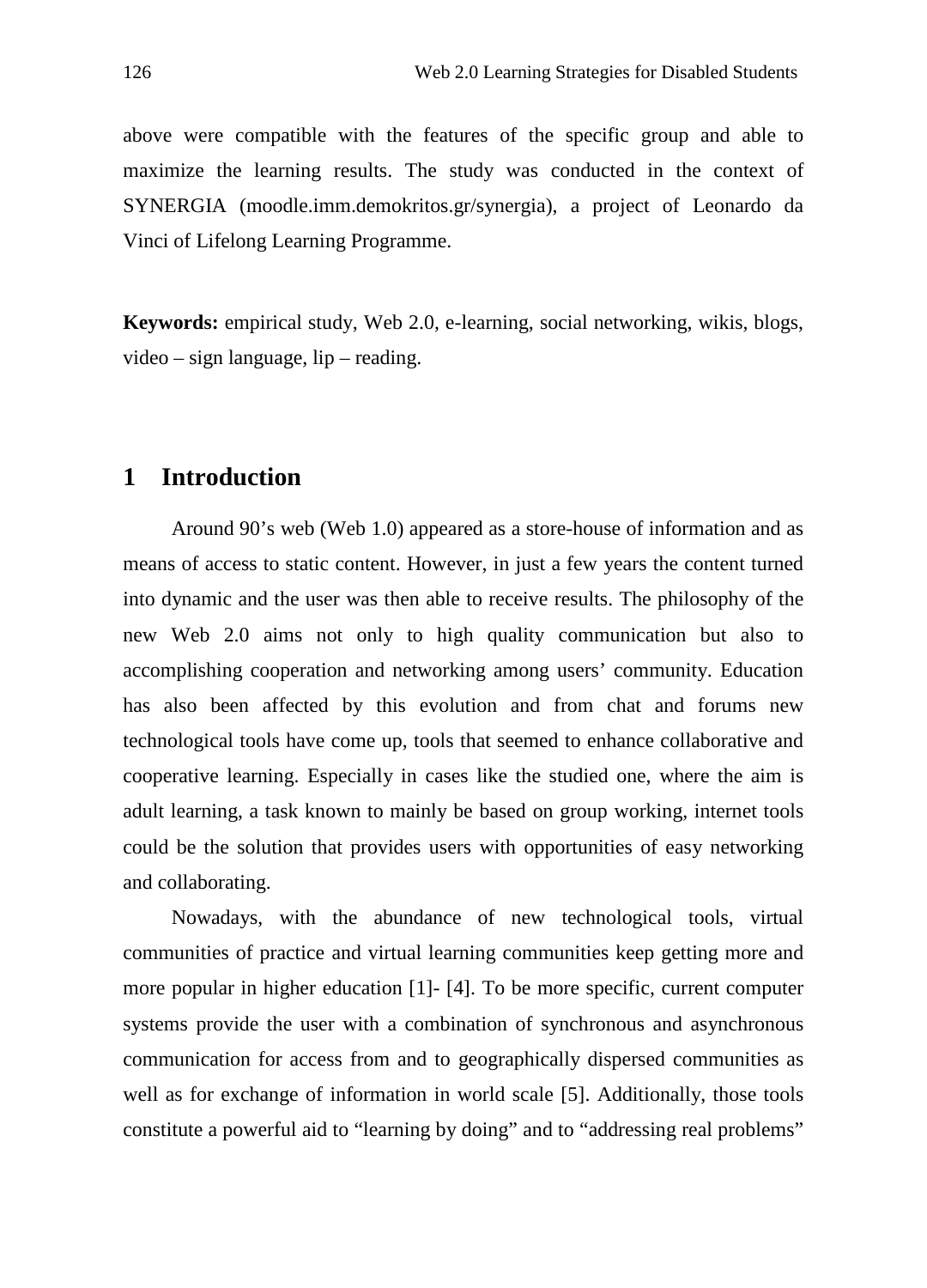and that is a proof that new technologies and the famous Situated Learning theory are more than compatible.

Indeed, especially during the last decade numerous applications of WEB 2.0 tools in education have been listed in relevant literature and the results were in most cases impressive. Important research has been conducted on the use of weblogs in education and very interesting results have come up especially when it comes to the use of this tool as a digital diary [6]-[8]. A research, sought in University of Minho, Portugal, investigated the application of blogs as flexible educational tools that not only enhance learning process but also develop important social skills [9]. The participants in this project were 23 undergraduate students who enrolled to an Educational and Communication Technology (ECT) class. They were separated in small groups and were asked to keep a blog during the semester in order to have access to a common portfolio of the group work. The project may be considered successful as at the end of the semester the participants thought of weblogs as powerful educational and communication tools that promote cooperative learning and stated that the weblog experience helped them obtain a deeper understanding of the course subject.

Wikis also have been widely introduced in education. For example, it was attempted to analyze the use of wikis in online learning classes, the first in the context of a symbolic logic class and the latter as a collaborative environment in several online classes [10], [11]. Another study, after the implementation of wiki technology in the context of statistics classroom at the University of Haifa, proposes the wiki - based version of every collaborative discipline as from the studies conducted so far very encouraging results have come up [12]. Finally, wiki use was introduced in two English Literature classes with common professor [13]. The first class made use of a wiki-based tool called CoWeb in order to perform the learning tasks while the second one used an online environment similar to Usenet for the same purpose. In this case the results were statistically significant and showed that in all aspects, first class had a better performance compared to the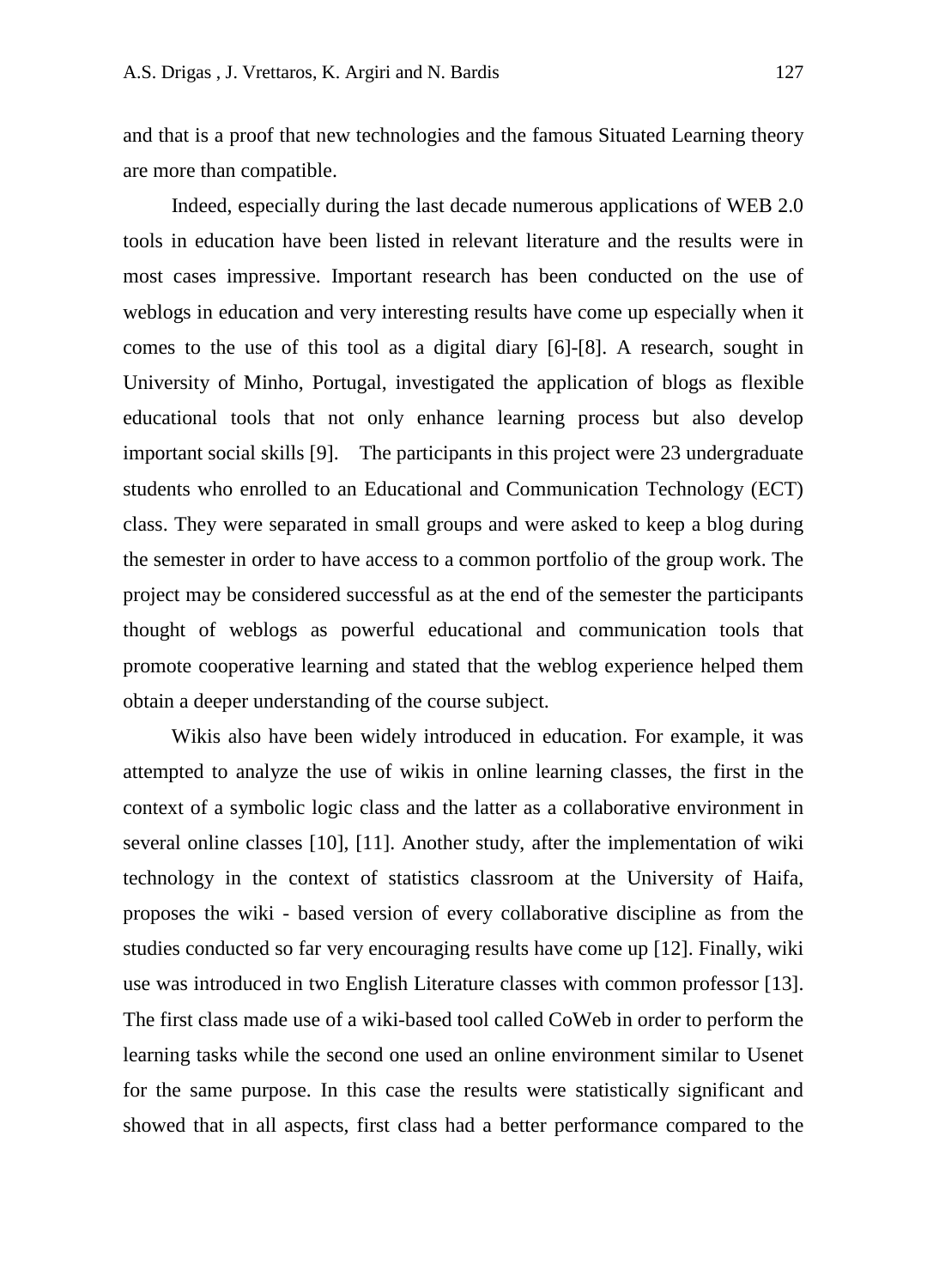latter one.

It's a common remark that deaf and hard of hearing people are a group that has very limited access in information and learning in the Internet. Thus, it is quite challenging for the research community of the specific field to determine efficient ways of familiarizing in a smooth way the specific group with new technologies and even better to give them the possibility to incorporate those tools in their learning and professional activities.

## **2 Main Results**

The program was realized in  $2007 - 2010$  and four countries – partners (Greece, Cyprus, Italy, England) were involved. Several formal features are listed below:

Year of realization of the training program: 2007 – 2010

Place of realization: Greece, Cyprus, Italy, England

Program Title: SYNERGIA (moodle.imm.demokritos.gr/synergia/index.php)

Technology used: LMS Moodle

Tools and Services: Blogs, Wikis, social networking tool Ning.com, Hypermedia The learners' participation and interaction model: In this community Hybrid Learning was set as the participation model, as both synchronous (in the beginning, aiming at students' familiarization with the environment used) and asynchronous instruction took place.

Target group:  $10 - 20$  learners from every involved country, chosen by the partners of the project in cooperation with unions of hearing impaired people.

The learning system, which consists of the educational scenario, the learning material and the used technological solutions, was tailored to the special needs of deaf and hard of hearing people of every country – partner.

The most important targets of the specific project were the following: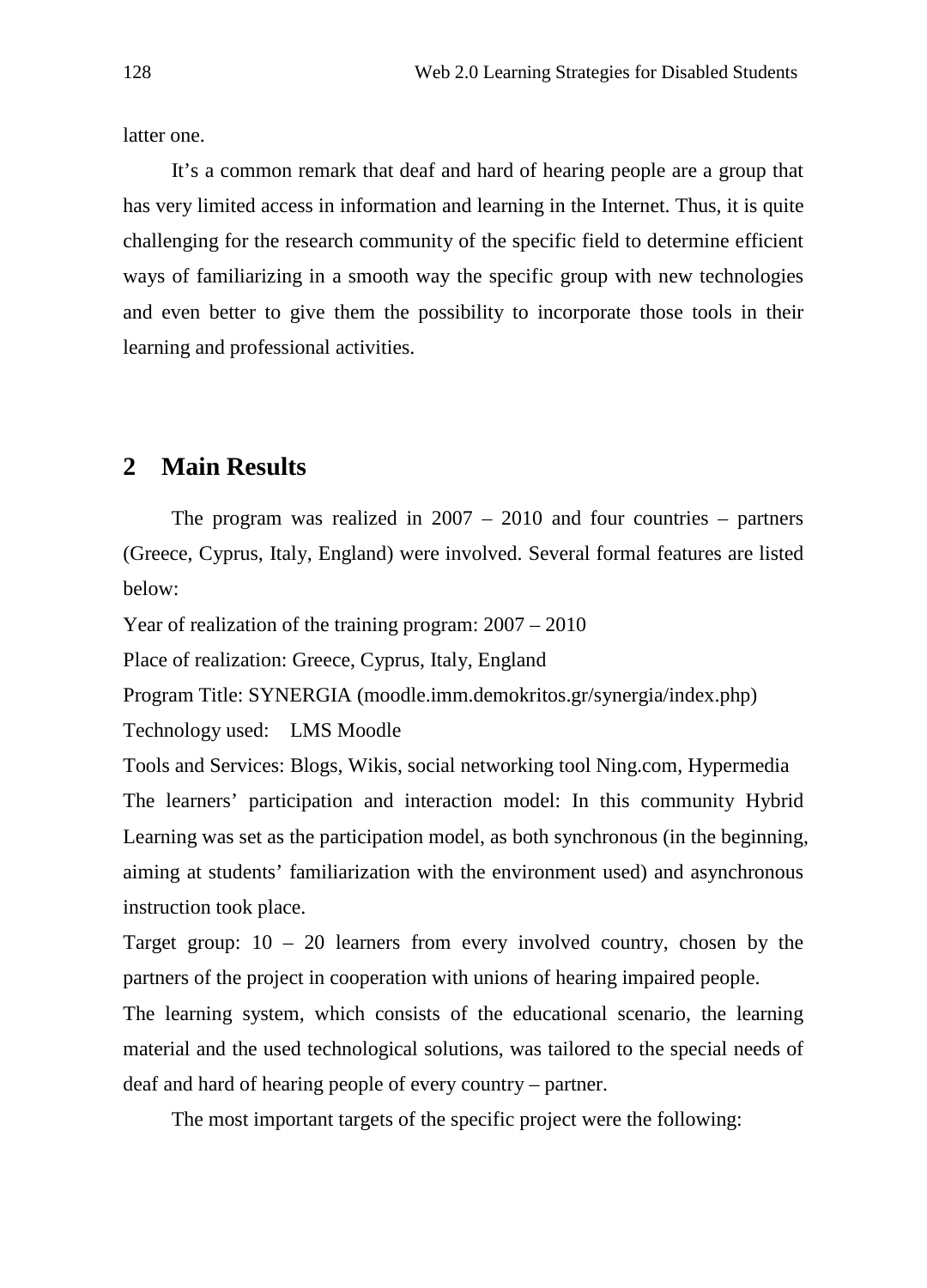- 1. The expansion of the employment horizon of the hearing impaired people,
- 2. The familiarization of impaired people with Internet and digital education,
- 3. The promotion of equal access in the initiative and continuous training of impaired people, who have limited access,
- 4. The empowerment of vocational training policies, especially for the unemployed deaf and hard of hearing people, for their lifelong training in the fields of e-business, e-commerce, and economy, via innovative e-learning content.

### **2.1 Process/Methodological approach**

### **2.1.1 Actions/Methods of instruction and learning process**

In the first phase of the program, the material was studied and the learners' prior experience and tacit knowledge was explored while the second one was mainly about finding appropriate resources and extracting from them the educational material. In addition, in the second phase of the program learning groups were formed and different activities were assigned to each individual group.

To be more specific, for each learning group, a virtual space for group learning activities and members' cooperation was created and for each participant, the creation of a personal profile and a personal blog was made possible through social networking software. Thus, the learner could upload photos or information that he / she considered important and the individuality of the participant was empowered.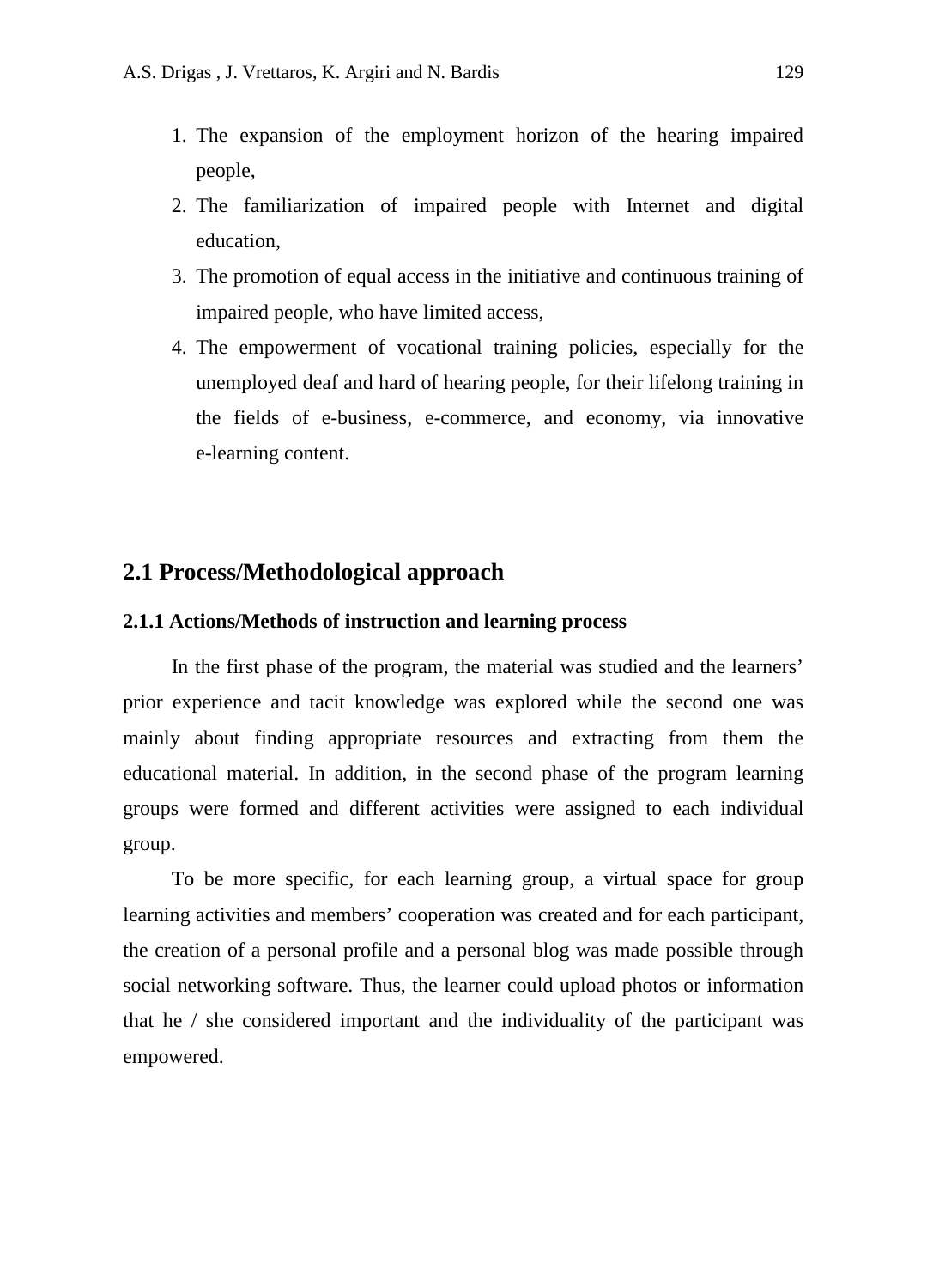### **2.1.2 Assessment (assessment criteria)**

Two assessment criteria were taken into consideration. Firstly, the extent in which e–learning proved to be useful for the participants of the project and secondly, whether they would be able to integrate  $e -$  commerce in their professional life or not.

#### **2.1.3 Sample Description**

The sample in this study consisted of 45 hearing impaired individuals, who participated in the courses offered in the context of SYNERGIA (moodle.imm.demokritos.gr/synergia/index.php). Demographic data concerning the learners are in our possession. The participants' ages range between 30 and 50 years old, mainly with high school education.

### **2.2 Data collection tool**

Data collection for this survey took place via questionnaires, consisted of closed type questions. The questionnaires were designed in increasing Likert scale (not at all, a little, enough) so that the respondents would specify their level of agreement to the statements of the study.

#### **2.2.1 Assessment (assessment criteria)**

AGE: 20 – 30, OVER 30, SEX: MALE, FEMALE, EDUCATION: HIGH SCHOOL, UNIVERSITY, DEAFNESS: DEAF BY BIRTH, HARD OF HEARING BY BIRTH, LANGUAGE: NATIVE, SIGN, ENGLISH: YES, NO.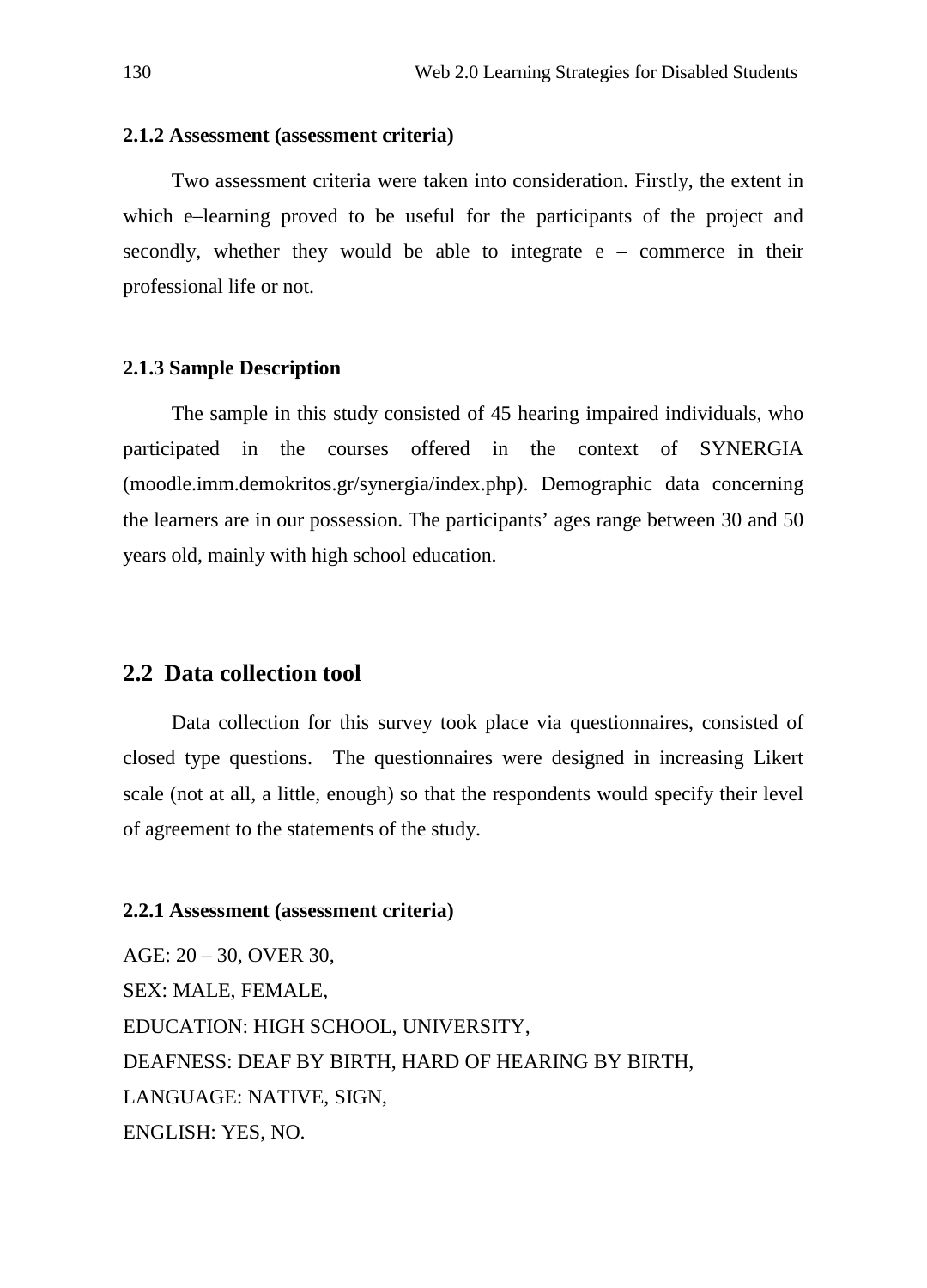With the use of questionnaires before the launch of the program, we developed the learning material that was most appropriate for the familiarization of the specific sample with the three subjects to teach, always taking into consideration its needs and features. So, the final material was in the following form:

E – commerce: Use of video – sign language, multimedia, hypertext, images and tailoring of the text to the specific needs of the target group,

Dyscalculia: Use of video that focuses on lip – reading with appropriate text language,

International Accounting Standards: Use of text supported by hyperlinks with appropriate text language.

After the completion of the program, the participants were asked to answer the following questions:

- 1. Do you think that lip reading which was used in the context of the course concerning dyscalculia has been a useful method?
- 2. Do you think that wikis are useful as a tool in the context of a course?
- 3. Based on your experience via SYNERGIA, do you think that wikis are easy to use?
- 4. Do you think that blogs are useful as a tool in the context of a course?
- 5. Based on your experience via SYNERGIA, do you think that blogs are easy to use?
- 6. Do you think that text with no sign language but supported by hypermedia was efficient?
- 7. Based on your experience via SYNERGIA, do you think that video sign language was useful?
- 8. Do you think that the activities set up in the context of  $e$  commerce course were helpful?
- 9. Would you say that the enrolment and navigation process in our social networking tool was easy?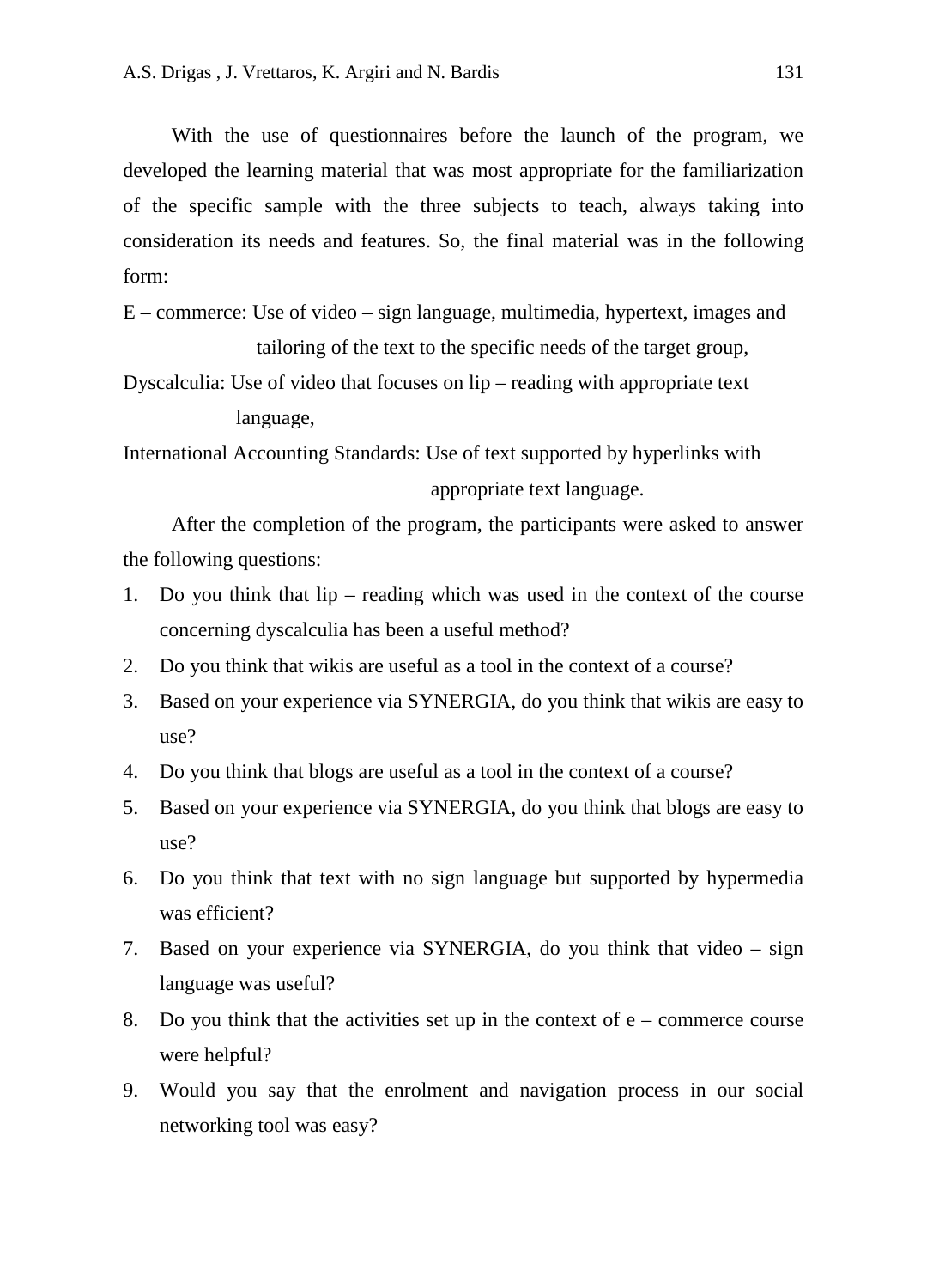10. Do you think that social networking helped in acquiring team spirit?

# **3 Questionnaire analysis**

Many important conclusions can be drawn after thoroughly studying the answers extracted from the filled out questionnaires. Consequently, it is important that we provide a presentation of the results with the help of the respective diagrams (see in figures).

From the answers to the question concerning  $lip -$  reading, it is more than obvious that in general, the participants consider the specific method a very valuable one. Indeed, the great majority (80%) of the hearing impaired people that took part in this study claimed that lip – reading proved very helpful in facilitating the learning process in the context of the course concerning dyscalculia.



Figure 1: Lip - reading

According to the following question, which meant to determine the usefulness of wikis in the context of a course, only a few learners in this study (7%) consider the specific WEB 2.0 technology a much helpful tool in learning and working after using it for their participation in the course introducing e-commerce.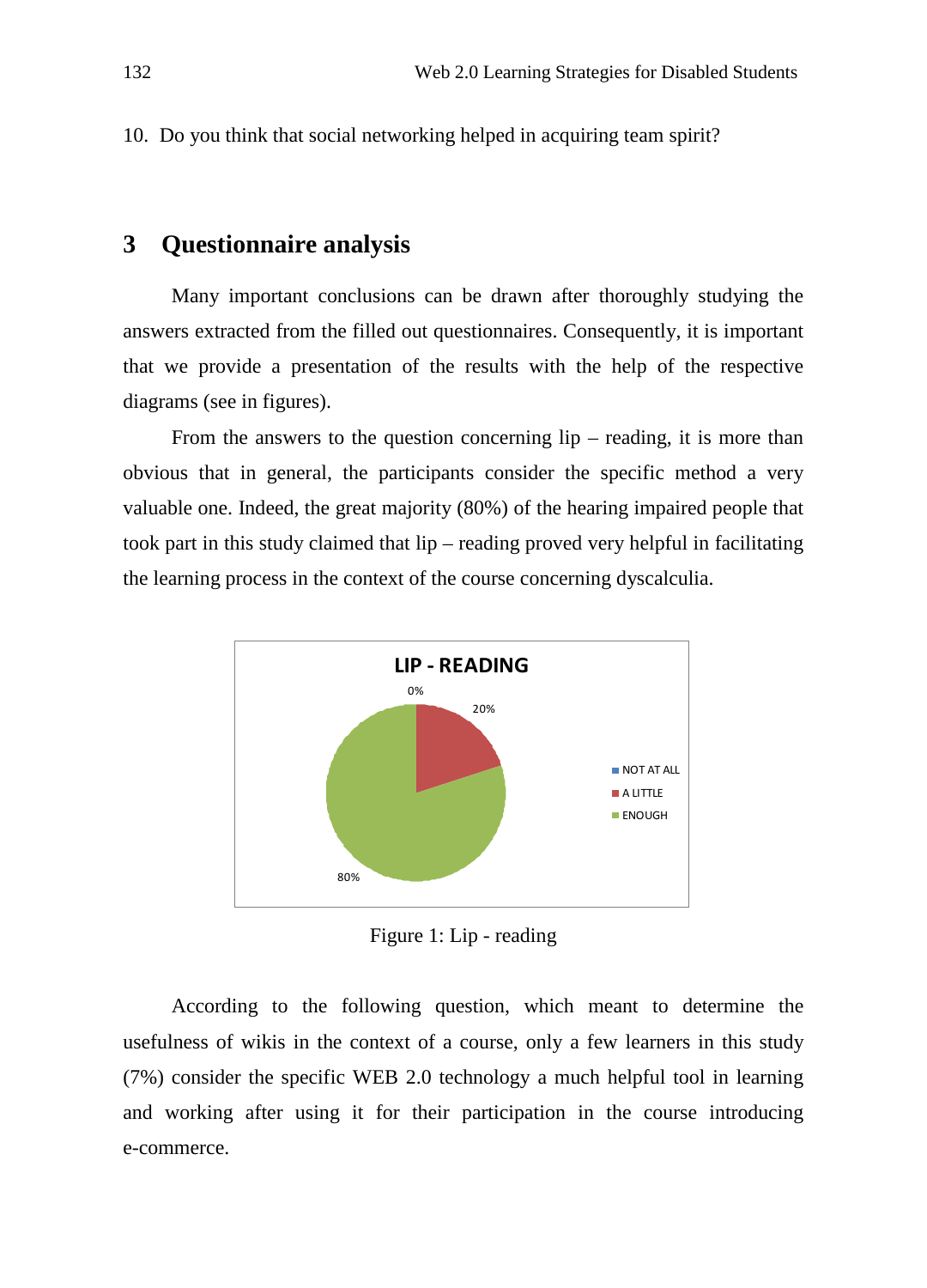

Figure 2: Usefulness of wikis

In addition, based on their experience via SYNERGIA and on their participation in the wiki – based course of  $e$  – commerce, most of the participants (75%) came to the impressive conclusion that wikis are not at all easy to handle.



Figure 3: Easiness of wikis

The question that follows examines in what extent the blogs are considered useful by our sample. Here, exactly as happened in the respective question concerning wikis, only a small fraction of the participants (7%) shares the opinion that blogs could be useful in a satisfactory level.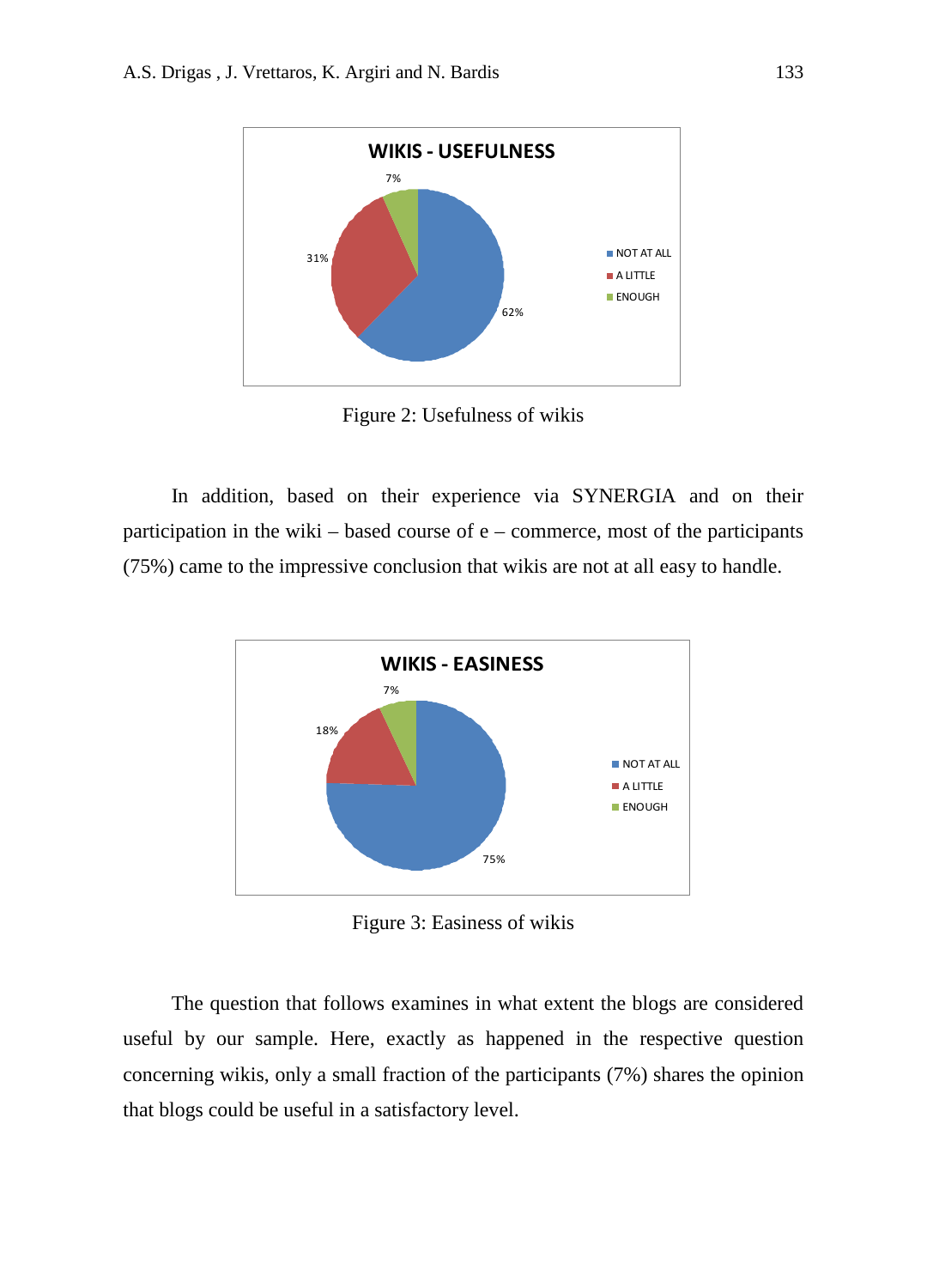

Figure 4: Usefulness of blogs

As it is probably expected, conclusions drawn from the respondents' answers to the question concerning the easiness of use of blogs for learning activities are similar to those concerning wiki use. Indeed, most of the participants (93%) in SYNERGIA believe that blogs also were a little or not at all easy to use in order to achieve the learning goal of the program.



Figure 5: Easiness of blogs

A much important question is the following one which aimed at exploring whether plain text with no sign language but supported by hypermedia is a fruitful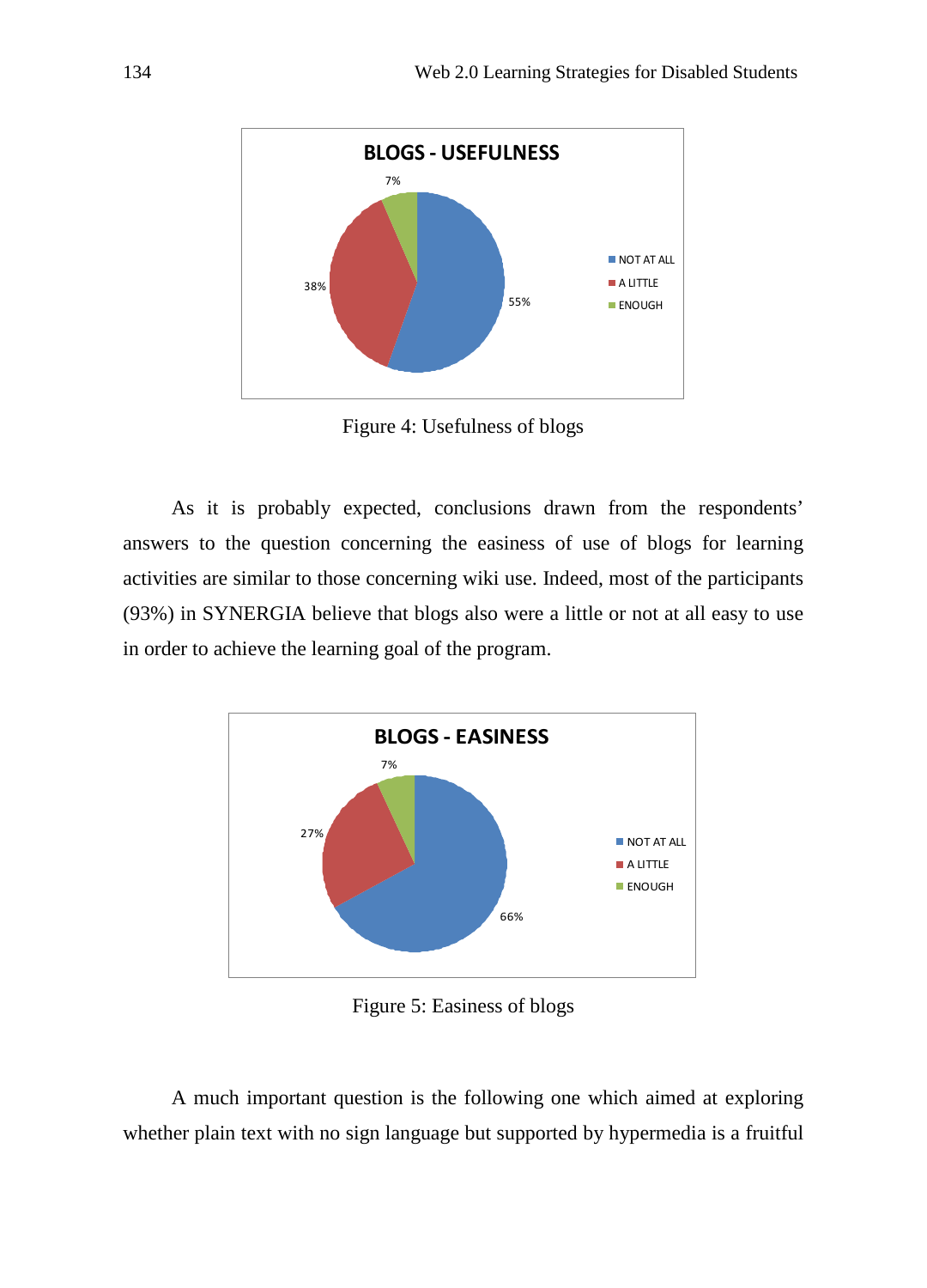way for hearing impaired people to absorb learning material or not. Only a small percentage of the participants (4%) claimed that plain text supported by hyperlinks, a method that was used in two courses (e – commerce and International Account Standards), was a considerable help in learning process.



Figure 6: Popularity of text with hypermedia

Via the following question, respondents, based on the acquired experience in the context of the course introducing  $e$  – commerce, showed almost unanimous preference in video – sign language. Indeed, the great majority (91%) of the students was very positive towards video sign language as they consider that it has been a much valuable help for the understanding of the learning material.



Figure 7: Effectiveness of video – sign language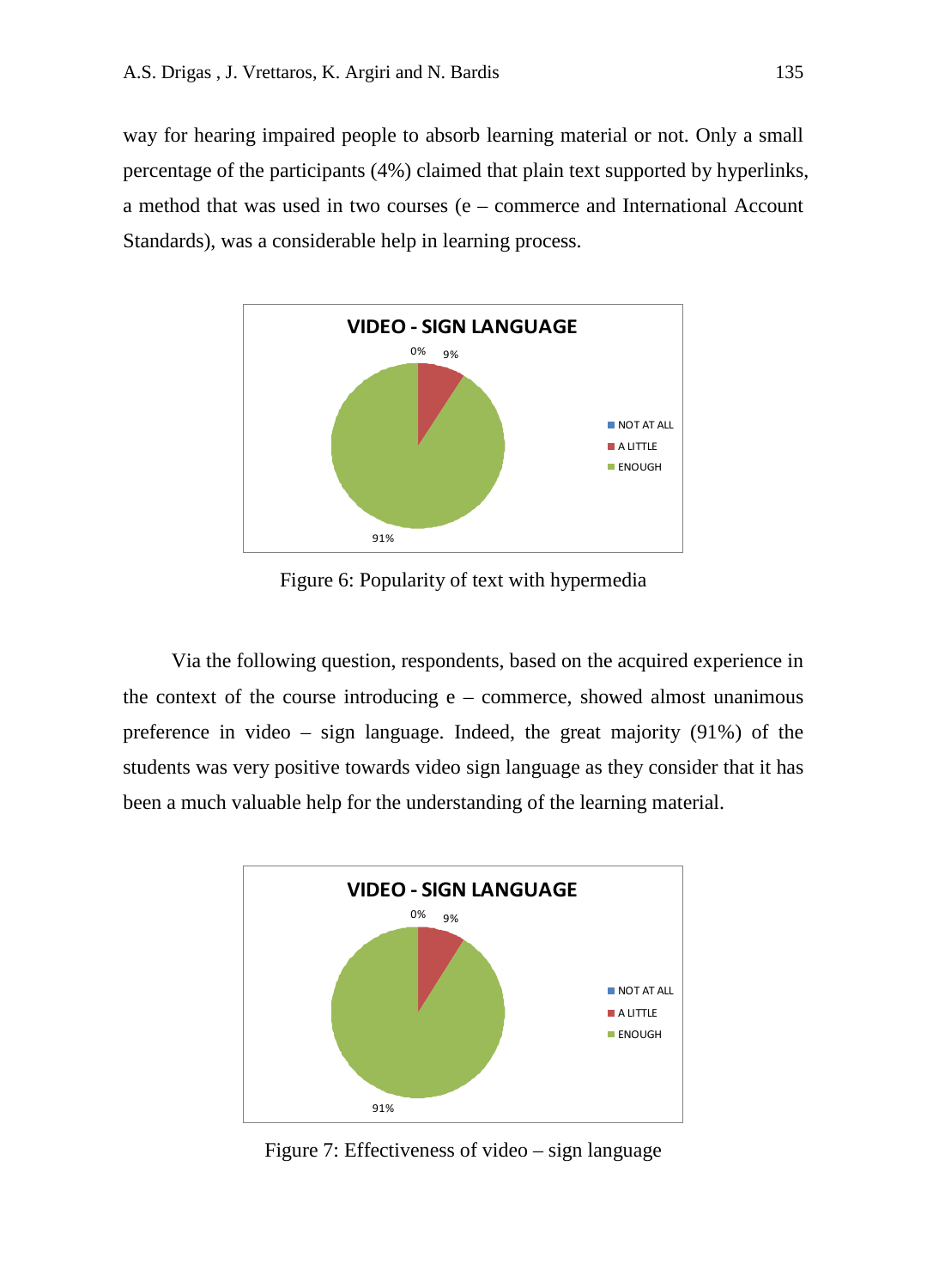Activities set up in the context of the course introducing  $e -$  commerce proved to be an important ally in acquiring knowledge and developing skills via learning material. To be more specific, most of the participants (71%) shared the opinion that the activities taken over during the project SYNERGIA were an efficient way to enhance their learning performance.



Figure 8: Activities for enhancement of learning performance

The answers to the question exploring whether the enrolment and navigation process in the social networking tool was easy or not, made it clear that our sample handled the specific tool significantly more easily compared to wikis and blogs. In fact, more than half of the respondents (55%) claimed through the



Figure 9: Easiness of use of the social networking tool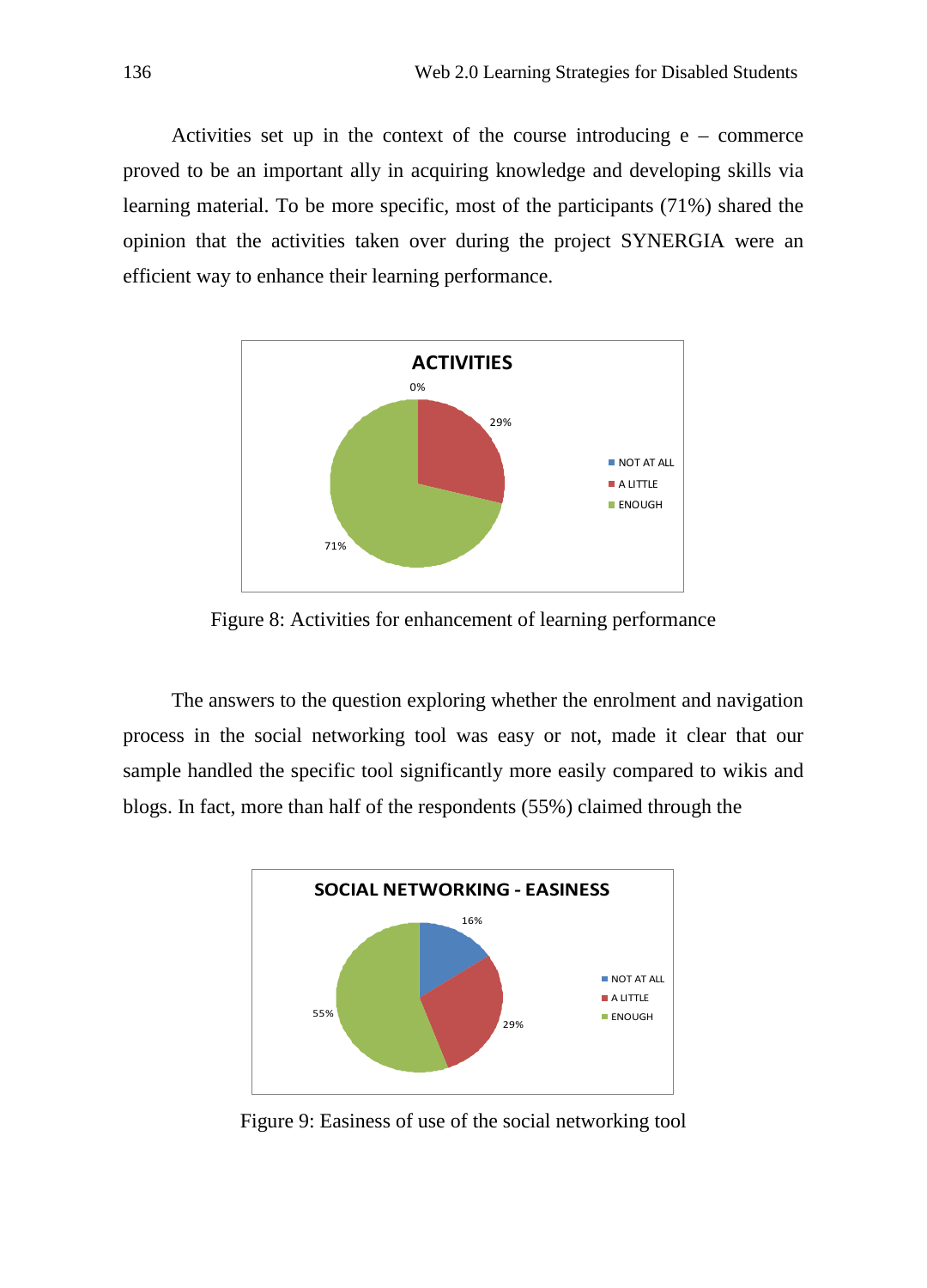questionnaire that handling the social networking tool was simple enough for them to use without serious problems coming up.

Finally, in the last question that examines the extent in which the social networking tool that we used in project SYNERGIA managed to promote a healthy team spirit among the participants, a large percentage of the participants (78%) answered that Ning.com helped them bond as a team and consequently promoted cooperative learning.



Figure 10: Social networking tool for empowerment of team spirit

Consequently, based on the filled out questionnaire one can easily conclude that deaf or hard of hearing people tend to be really positive when it comes to using lip – reading as it is a method that provides them a natural way to communicate and learn. Additionally, video – sign language is almost unanimously considered a very efficient method for facilitating absorbance of learning material and activities taken over by the learners in the context of a course seem to be a fruitful way to maximize learning results.. However, commonly popular WEB 2.0 tools such as blogs and wikis as well as typical internet tools such as hypermedia do not seem to help them in the learning process and in general they find them non practical in their use. Finally, in spite the fact that in several cases social networking has proved uneasy to handle, it finally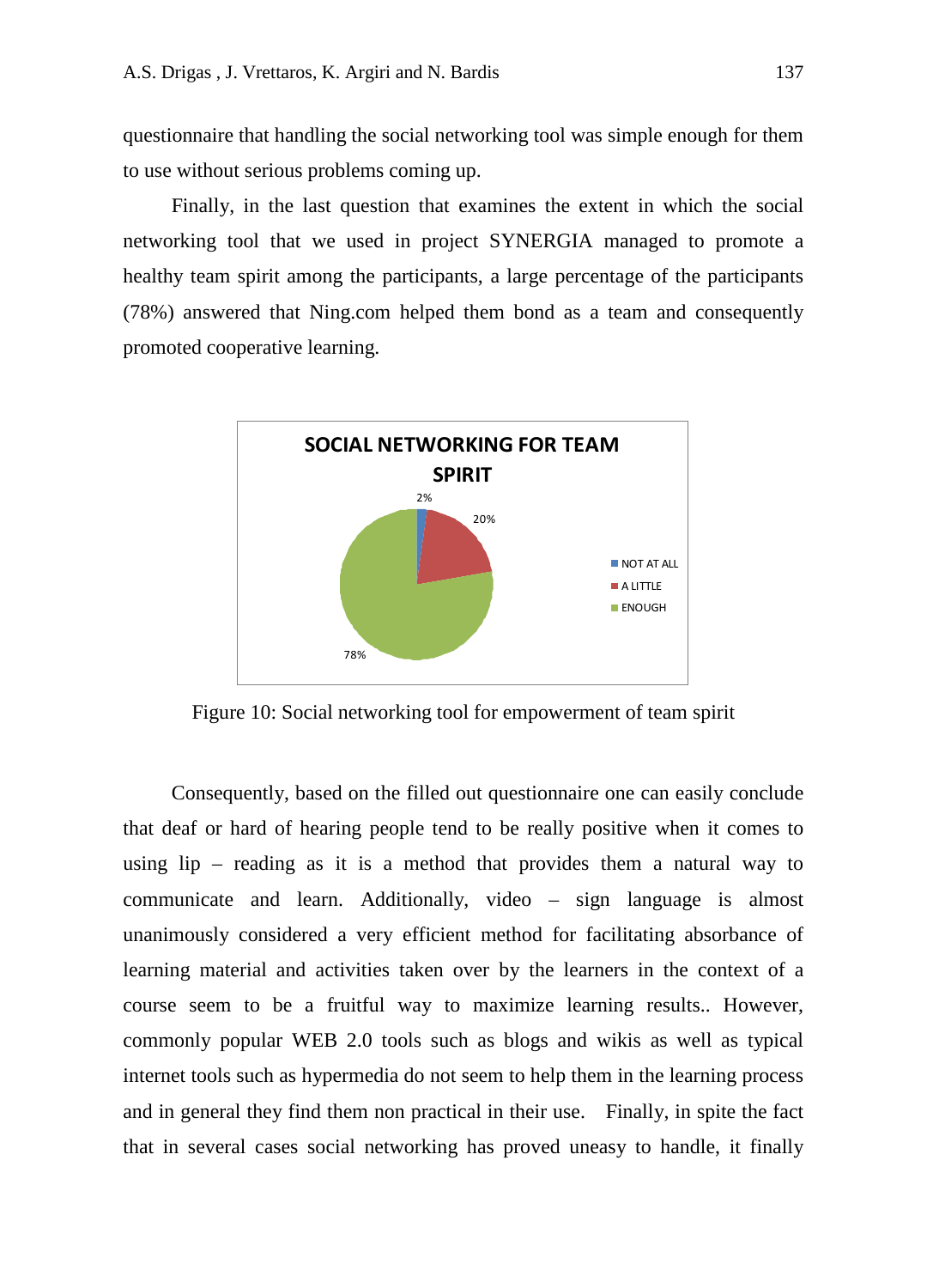earned a large percentage of the sample due to its usefulness in empowering team spirit.

# **5 Conclusion**

The empirical study that was conducted in the context of SYNERGIA, a project of Leonardo da Vinci of Lifelong Learning Programme, was presented in this paper in order for a general stream of hearing impaired people's preferences for specific technologies and learning strategies to be expressed and diagnosed. Indeed, via this study it gets quite obvious that wikis, blogs as well as hypermedia do not facilitate the participants learning and professional activities in a considerable extent while lip – reading and video – sign language seem to be very fruitful ways of communication and exchange of information. The important conclusions that were drawn from this program could be the starting point for further determination of efficient methods to promote the physically impaired individuals' digital education as well as to expand their professional activities in numerous innovative fields. However, in order for the research community to be able to achieve promotion of equal access of deaf and hard of hearing people in educational and professional activities in a larger extent, further relevant surveys must be sought making use of not only a larger sample but also of a wider range of innovative technologies and of topics for the courses.

# <span id="page-13-0"></span>**References**

[1] L. Schrum, *On-line education: A study of emerging pedagogy*, in Cahoon, B. (Ed.), Adult Learning and the Internet, San Francisco, CA: Jossey-Bass Publishers, pp. 53–61, 1998.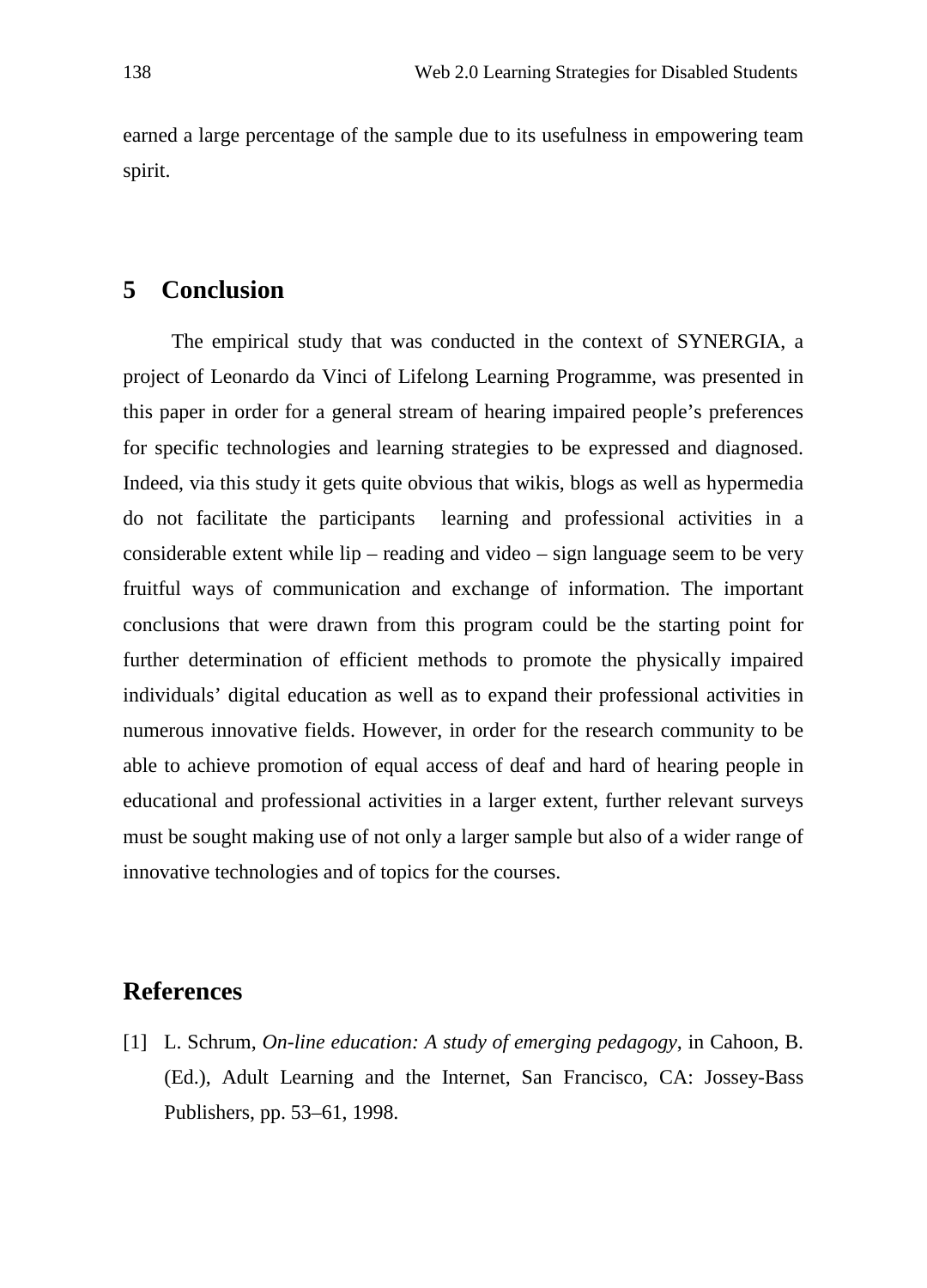- [2] D. Robey, H.M. Khoo and C. Powers, Situated learning in cross-functional virtual teams, *IEEE transaction on professional communication*, **43**(1), (2000), 51-66.
- [3] J. Rogers, Communities of practice: A framework for fostering coherence in virtual learning communities, *Educational Technology and Society*, **3**(3), (2000), 1-12.
- [4] E. Stacey, P.J. Smith and K. Barty, Adult learners in the workplace: Online learning and communities of practice, *Distance Education*, **25**(1), (2004), 107-124.
- [5] G. Hlapanis and A. Dimitracopoulou, The school-teacher's learning community: matters of communication analysis, *Technology Pedagogy and Education*, **16**(2), (2007), 133-152.
- [6] H.S. Du and C. Wagner, Learning with Weblogs: an empirical investigation, *Proceedings of the 38th Hawaii International Conference on Systems Sciences*, (2005).
- [7] R. Birney, M. Barry and M. Eigeartaigh, Blogs: enhancing the learning experience for technology students, *Proceedings of ED-MEDIA 2006, FL: Association for the Advancement of Computing in Education (AACE)*, Orlando, (2006), 1042-1046.
- [8] C.P. Coutinho, Utilização de blogues na formação inicial de professores: um estudo exploratório, PANIZO et al (Eds.), *Proceedings of the 8th International Symposium on Computers in Education*, **2**, (2006), 157-164.
- [9] C.P. Coutinho, Cooperative Learning in Higher Education using Weblogs: a study with undergraduate students of Education in Portugal, *World Multi-Conference on Systemics, Cybernetic and Informatics*, *WMSCI 2007*, 11, Orlando, USA, **1**, (2007), 60-64.
- [10] M. Byron, Teaching with Tiki, *Teaching Philosophy*, **28**(2), (2005), 108-113.